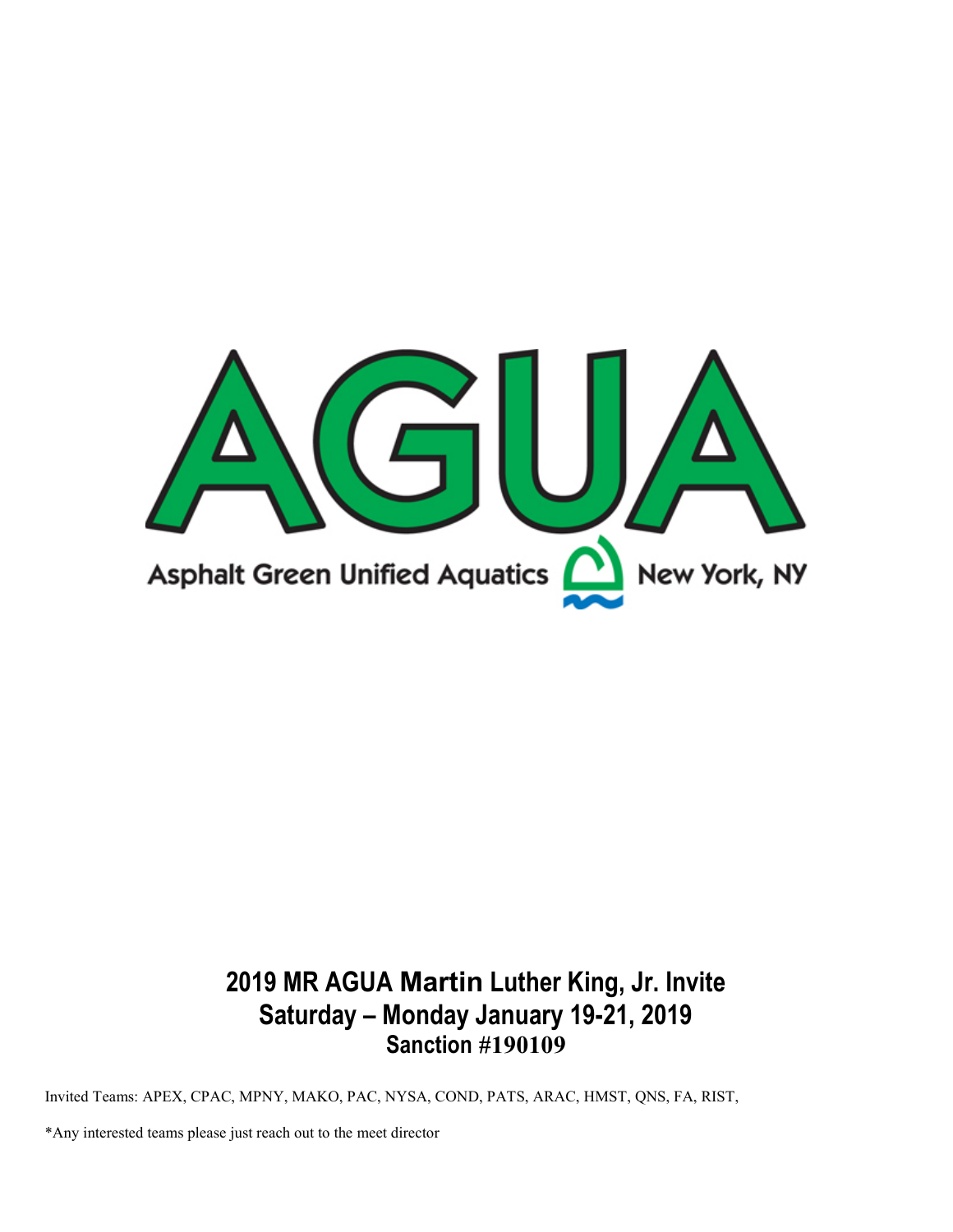## 2019 MR AGUA Martin Luther King, Jr. Invite Saturday – Monday January 19-21, 2019

SANCTION: Held under the sanction of USA Swimming/Metropolitan Swimming, Inc., #190109

LOCATION: Asphalt Green AquaCenter—1750 York Ave. (Corner of 91st St. and York Ave.) FACILITY: Eight (8) 25-yard lanes with minimum depth 6 ft. 7 in. Two (2) 20-yard lanes will be provided for continuous warm up/warm down. The pool has not been certified in accordance with Article 104.2.2C(4). SESSIONS: Saturday 12 & Under Warm-up 8:00 AM Start 9:00 AM Saturday Distance 13&Over Warm-up 1:00 PM Start 1:30 PM Saturday 13 & Over Warm-up 2:30 PM Start 3:30 PM Sunday 12 & Under Warm-up 8:00 AM Start 9:00 AM Sunday 13 & Over Warm-up 1:30 PM Start 2:30 PM Monday 12 & Under Warm-up 8:00 AM Start 9:00 AM Monday Distance 11 & Over Warm-up 12:30 PM Start 1:00 PM Monday 13 & Over Warm-up 2:30 PM Start 3:30 PM FORMAT: All events are timed finals. Deck seeding will be used. ELIGIBILITY: Open to all USA Swimming/Metropolitan Swimming Inc. registered swimmers accompanied by a coach from their club team. All swimmers participating in this meet must be registered by the first day of the meet. Age on **January 19** will determine age for the entire meet. DISABILITY Swimmers with disabilities are encouraged to attend. Contact the meet director if you need special consideration. **SWIMMERS:** The athlete (or the athlete's coach) is also responsible for notifying the meet referee of any disability prior to the competition. ENTRIES: Swimmers will be limited to three (3) events per session. NT's will not be accepted. The host club reserves the right to enter their swimmers with NT's. Entries are limited and will be on a first come, first served basis. Entries should be submitted in Hy-Tek Meet Manager form. All sessions MAY be limited to 4 hours before scratches, the host club reserves the right to keep its swimmers in the meet. Email entries/Confirm entry receipt: bgreen@asphaltgreen.org U.S. Mail Entries/Payment to: Asphalt Green 555 E. 90th St. New York, NY 10128 DEADLINE: 1. Metro LSC teams will be given priority on a first come, first served basis. Metro team entries must be received by December 28, 2019. 2. The final entry deadline for this meet is January 4, 2019. 3. Metro entries received between December 28, 2019 and January 4, 2019 and all entries from other LSCs will be entered in the order they were received, as space allows. An entry receipt confirmation will be emailed if you provide an email contact. Please contact the Meet Director if you do not receive such a report within two days of your original email. ENTRY FEE: There is a \$10.00 per athlete facility surcharge. The entry fee is \$7.00 per individual event. Make check payable to: Asphalt Green. Payment must be received by January 19, 2019 for email entries. Payment must be included with all mail entries.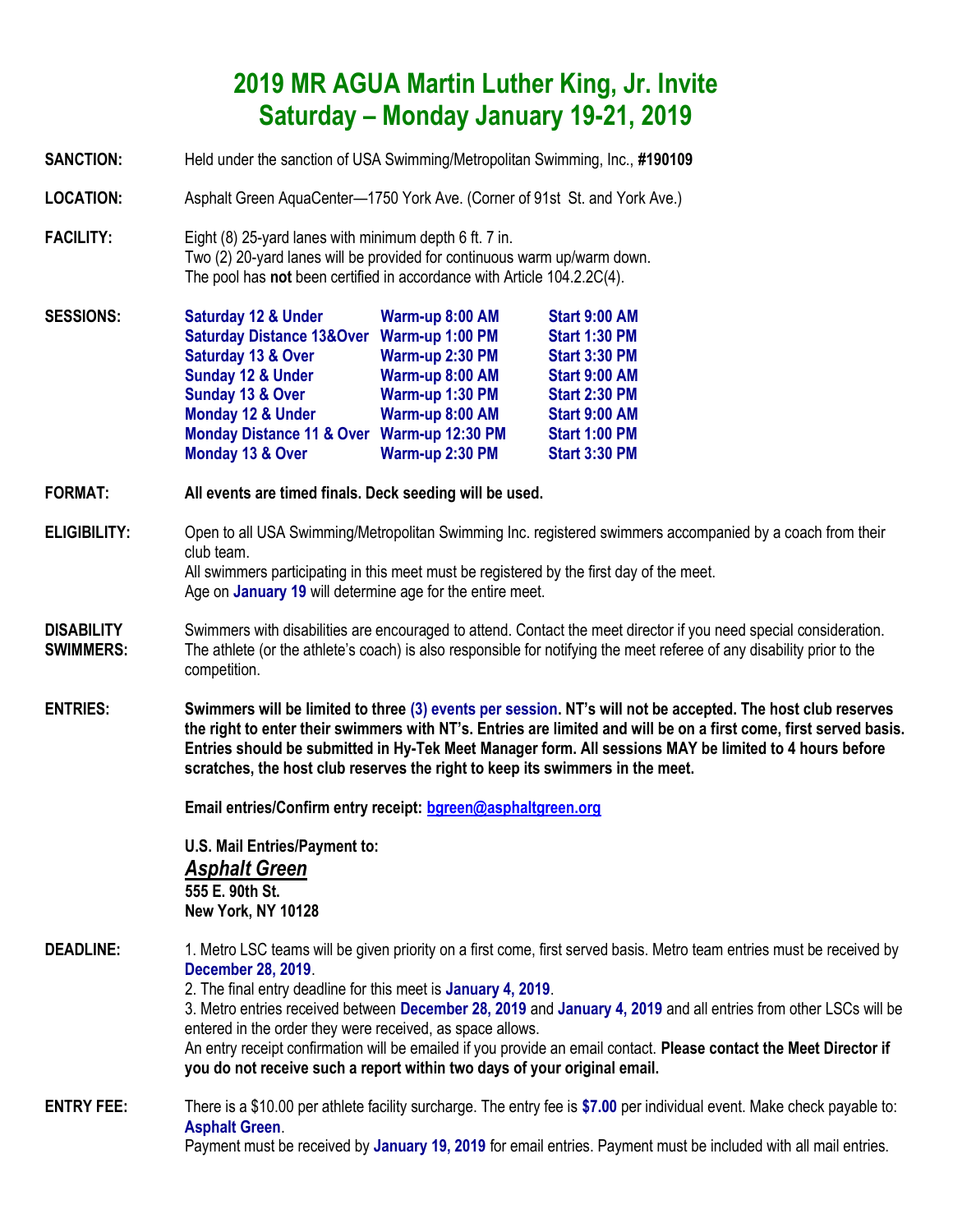Failure to pay entry fees by this deadline could result in teams being barred from the meet.

WARM-UP: General warm-up with feet-first entry only. Doors for all coaches, athletes and spectators will open 30 minutes prior to warm-up. Sprint Lanes will be designated 10 minutes prior to the start of the session.

SCRATCHES: Coaches, please note that scratches will be collected 30 minutes prior to the start of each session.

- COACHES: In accordance with Metropolitan Swimming Inc. Policy, only those coaches who display current, valid USA Swimming credentials will be permitted to act in a coaching capacity at this meet. Coaches who do not possess these credentials will be required to leave the deck area.
- **AWARDS:** Ribbons 1<sup>st—8th</sup> place for 12 & Under age groups. All awards will be distributed to coaches only at the end of the end. No individual awards will be distributed. Awards will not be mailed or forwarded.
- OFFICIALS: Meet Referee: Rachel Skaistis, rskaistis@cravath.com; Admin Official: Brad Green, bgreen@asphaltgreen.com Officials wishing to volunteer should contact the Meet Referee. All teams are strongly encouraged to provide one official.

#### MEET DIRECTOR: Brad Green bgreen@asphaltgreen.org (646) 981-2260

#### RULES: The current USA Swimming Rules and Regulations will apply. The USA Swimming Code of Conduct is in effect for the duration of the meet. The overhead start procedure may be used at the discretion of the Meet Referee. Meet Director has discretion to modify meet format to comply with USA Swimming timeline rules.

 Operation of a drone, or any other flying apparatus, is prohibited over the venue (pools, athlete/coach areas, spectator areas and open ceiling locker rooms) any time athletes, coaches, officials and/or spectators are present

SAFETY: Metropolitan safety and warm-up procedures will be in effect. Marshals will be present throughout warm-ups and competition, and have the authority to remove, with the concurrence of the meet Referee, any swimmer, coach, club, or spectator for failure to follow the safety rules.

AUDIO/VISUAL: The use of audio or visual recording devices, including a cell phone or tablet device is not permitted in changing areas, restrooms or locker rooms or behind the blocks.

DISCLAIMER: Upon acceptance of his/her entries, it is understood that Asphalt Green, The AGUA Swim Team, USA Swimming, Inc and Metropolitan Swimming, Inc shall be free from any liabilities or claims for damages arising by reason of injuries to anyone during the conduct of the event"

LOCKER ROOMS: Deck changes are prohibited

ADMISSION: Adult admission (18 & Over): \$8.00 / person. Session Program: \$5.00 / session.

MERCHANTS: Refreshments will be available and must be consumed in the designated areas only. No food or glass bottles will be allowed on the pool deck or in the spectator area.

- **PARKING:** The following garages are available for parking during the meet: The Hamilton—1735 York Ave. (90th St. between York Ave. and First Ave): The Andover—1675 York Ave. (York Ave. between 88th St. and 89th St.):
- LODGING: The Courtyard New York Manhattan/Upper East Side is a proud hotel partner of Asphalt Green. To inquire about special guest room discounts for this event, please contact Sherryanne Nieves, Sales Manager, Marriott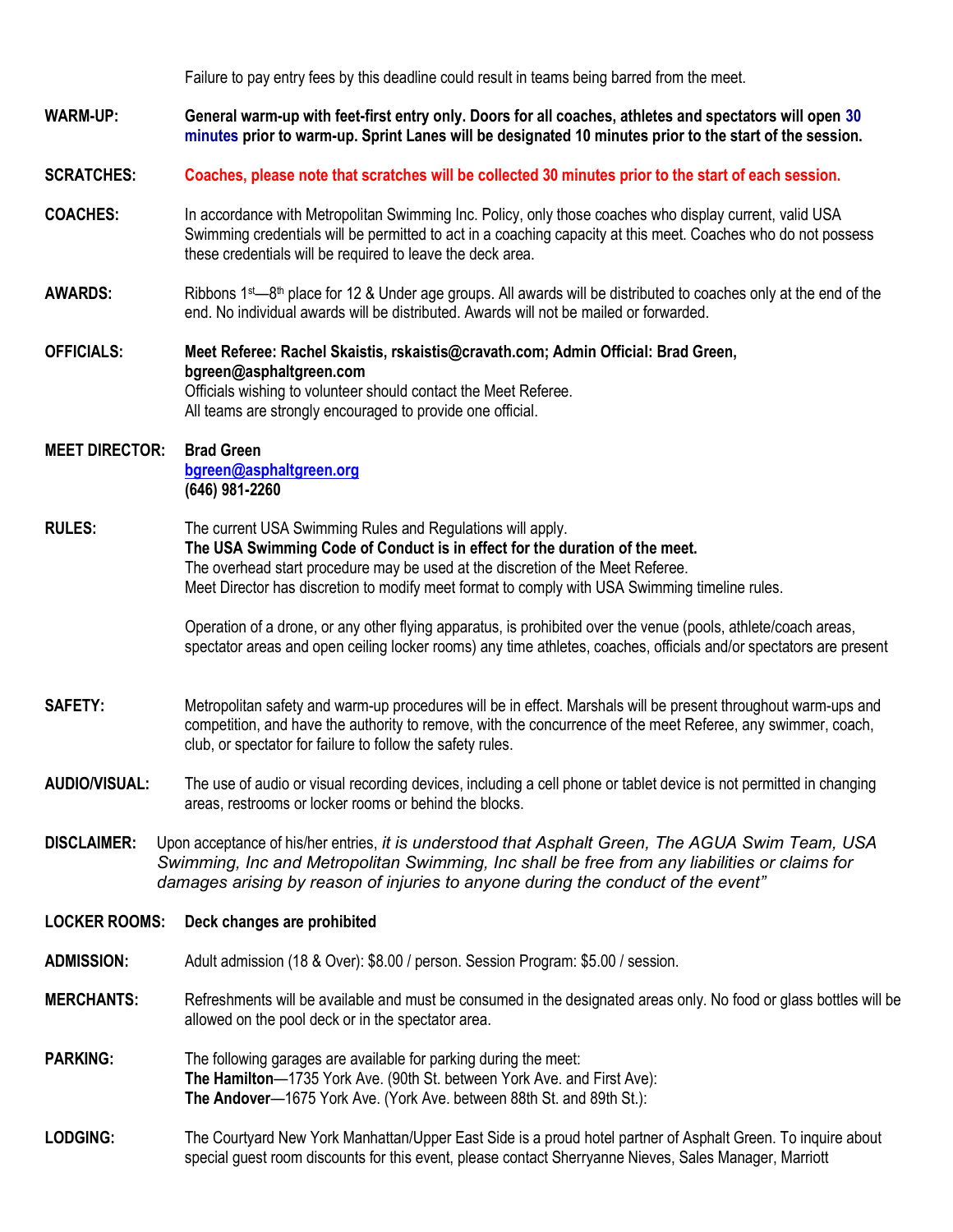International. Direct Dial: (917) 492-3716 / Email: Sherryanne.Nieves@marriott.com

DIRECTIONS: From the North or South take the FDR Drive 96th Street exit. Proceed through lights heading downtown to light at 92nd St. & York Ave. intersection. Pool is located on the left at the following intersection at 91st St. and York Ave.